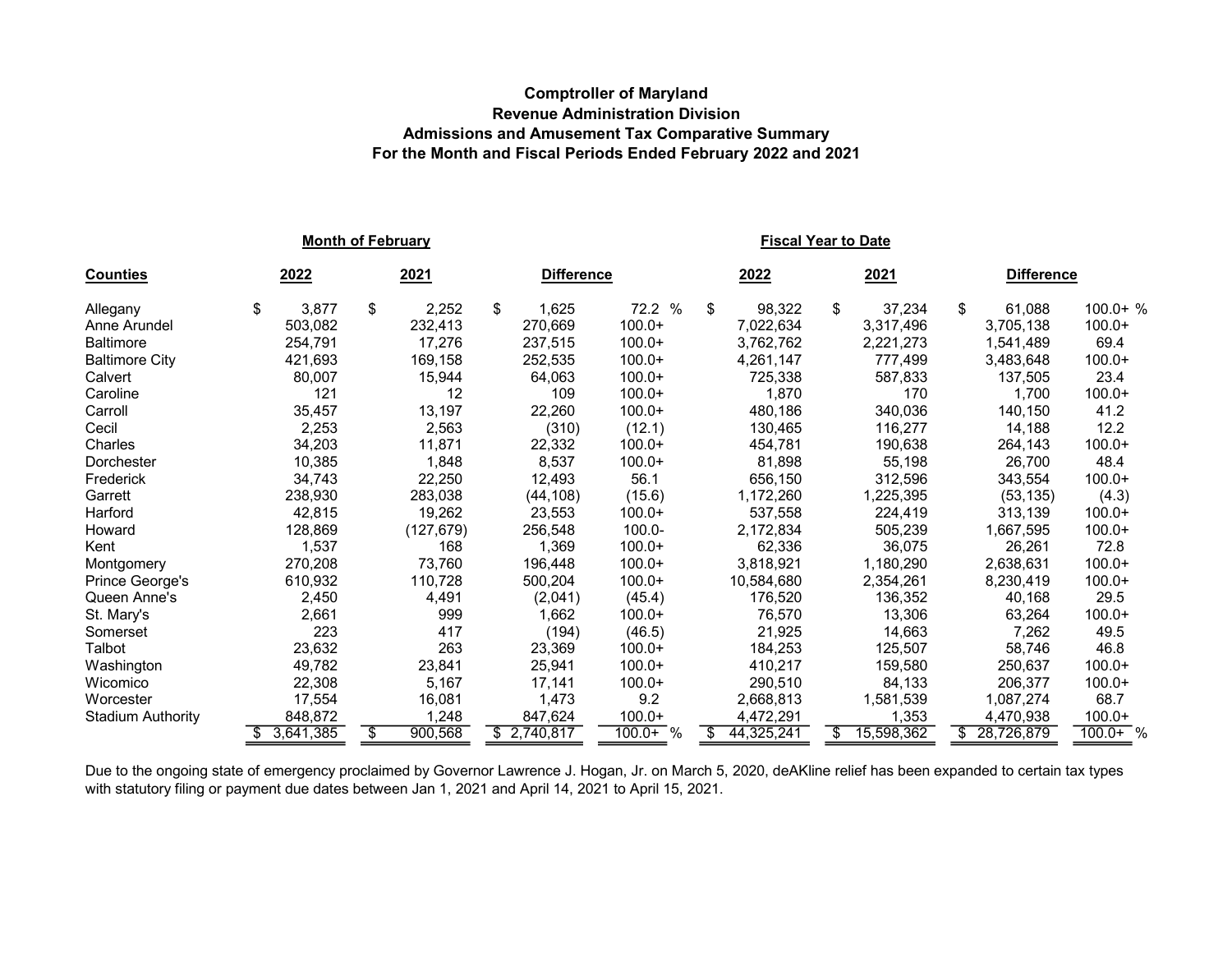## Comptroller of Maryland Revenue Administration Division Electronic Bingo,Tip Jar, Boxing and Wrestling Comparative Summary For the Month and Fiscal Periods Ended February 2022 and 2021

|                                     | <b>Month of February</b> |      |         |    |                   |             |  |  |  |
|-------------------------------------|--------------------------|------|---------|----|-------------------|-------------|--|--|--|
|                                     | 2022                     | 2021 |         |    | <b>Difference</b> |             |  |  |  |
| Electronic Bingo and Tip Jar        |                          |      |         |    |                   |             |  |  |  |
| Gross Receipts (Note)               | \$<br>1,300,401          | \$   | 521,063 | \$ | 779,338           | $100.0 + %$ |  |  |  |
| Less Distributions:                 |                          |      |         |    |                   |             |  |  |  |
| Preservation of Cultural Arts Fund  |                          |      |         |    |                   |             |  |  |  |
| <b>CCYR Opportunities Fund</b>      | 113,449                  |      | 26,962  |    | 86,487            | $100.0+$    |  |  |  |
| Boys & Girls Club of North Beach    |                          |      |         |    |                   |             |  |  |  |
| Town of North Beach                 | 42.544                   |      | 10,111  |    | 32,433            | $100.0+$    |  |  |  |
| Town of Chesapeake Beach (SB377)    | 70,906                   |      | 16,851  |    | 54,055            | $100.0+$    |  |  |  |
| Maryland E-Novation Initiative Fund | 858,802                  |      | 373,711 |    | 485,091           | $100.0+$    |  |  |  |
| Maryland State Arts Council         |                          |      | 40,196  |    | (40, 196)         | $100.0 -$   |  |  |  |
| Arts Council of AA County           |                          |      |         |    |                   |             |  |  |  |
| Maryland Historical Society         |                          |      |         |    |                   |             |  |  |  |
| Town of Chesapeake Beach (SB465)    | 96,466                   |      | 53,232  |    | 43,234            | 81.22       |  |  |  |
| Michael Erin Busch Sports Fund      | 118,234                  |      |         |    | 118,234           | $100.0+$    |  |  |  |
| <b>General Fund</b>                 | \$                       | \$   |         | \$ |                   | $\%$        |  |  |  |
| Boxing and Wrestling                |                          |      |         |    |                   |             |  |  |  |
| Gross Receipts (Note)               | 13,738                   | \$   | 133     | \$ | 13,605            | $100.0 + %$ |  |  |  |
| <b>General Fund</b>                 | 13,738                   | \$   | 133     | \$ | 13,605            | $100.0+$ %  |  |  |  |
|                                     |                          |      |         |    |                   |             |  |  |  |

## **Fiscal Year to Date**

|                                     | 2022            | 2021            | <b>Difference</b> |          |
|-------------------------------------|-----------------|-----------------|-------------------|----------|
| Electronic Bingo and Tip Jar        |                 |                 |                   |          |
| Gross Receipts (Note)               | 11,606,318<br>S | \$<br>9,380,128 | \$<br>2,226,190   | 23.7 %   |
| Less Distributions:                 |                 |                 |                   |          |
| Preservation of Cultural Arts Fund  |                 |                 |                   |          |
| <b>CCYR Opportunities Fund</b>      | 1,007,574       | 806,985         | 200,589           | 24.9     |
| Boys & Girls Club of North Beach    | 50,000          | 50.000          |                   |          |
| Town of North Beach                 | 327,840         | 252,619         | 75,221            | 29.8     |
| Town of Chesapeake Beach (SB377)    | 629,734         | 504,365         | 125,369           | 24.9     |
| Maryland E-Novation Initiative Fund | 7,672,936       | 6,212,927       | 1,460,009         | 23.5     |
| Maryland State Arts Council         | 1,000,000       | 1,000,000       |                   |          |
| Arts Council of AA County           | 250,000         | 250,000         |                   |          |
| <b>Maryland Historical Society</b>  | 250,000         | 250,000         |                   |          |
| Town of Chesapeake Beach (SB465)    | 300,000         | 53,232          | 246,768           | $100.0+$ |
| Michael Erin Busch Sports Fund      | 118,234         |                 | 118,234           | $100.0+$ |
| <b>General Fund</b>                 | \$              | \$              | \$                | %        |
| <b>Boxing and Wrestling</b>         |                 |                 |                   |          |
| Gross Receipts (Note)               | 135,299         | \$<br>96,809    | \$<br>38,490      | 39.8 %   |
| <b>General Fund</b>                 | 135,299         | \$<br>96,809    | \$<br>38,490      | 39.8 %   |

Note: Due to the ongoing state of emergency proclaimed by Governor Lawrence J. Hogan, Jr. on March 5, 2020, deadline relief has been expanded to certain tax types with statutory filing or payment due dates between Jan 1, 2021 and April 14, 2021 to April 15, 2021.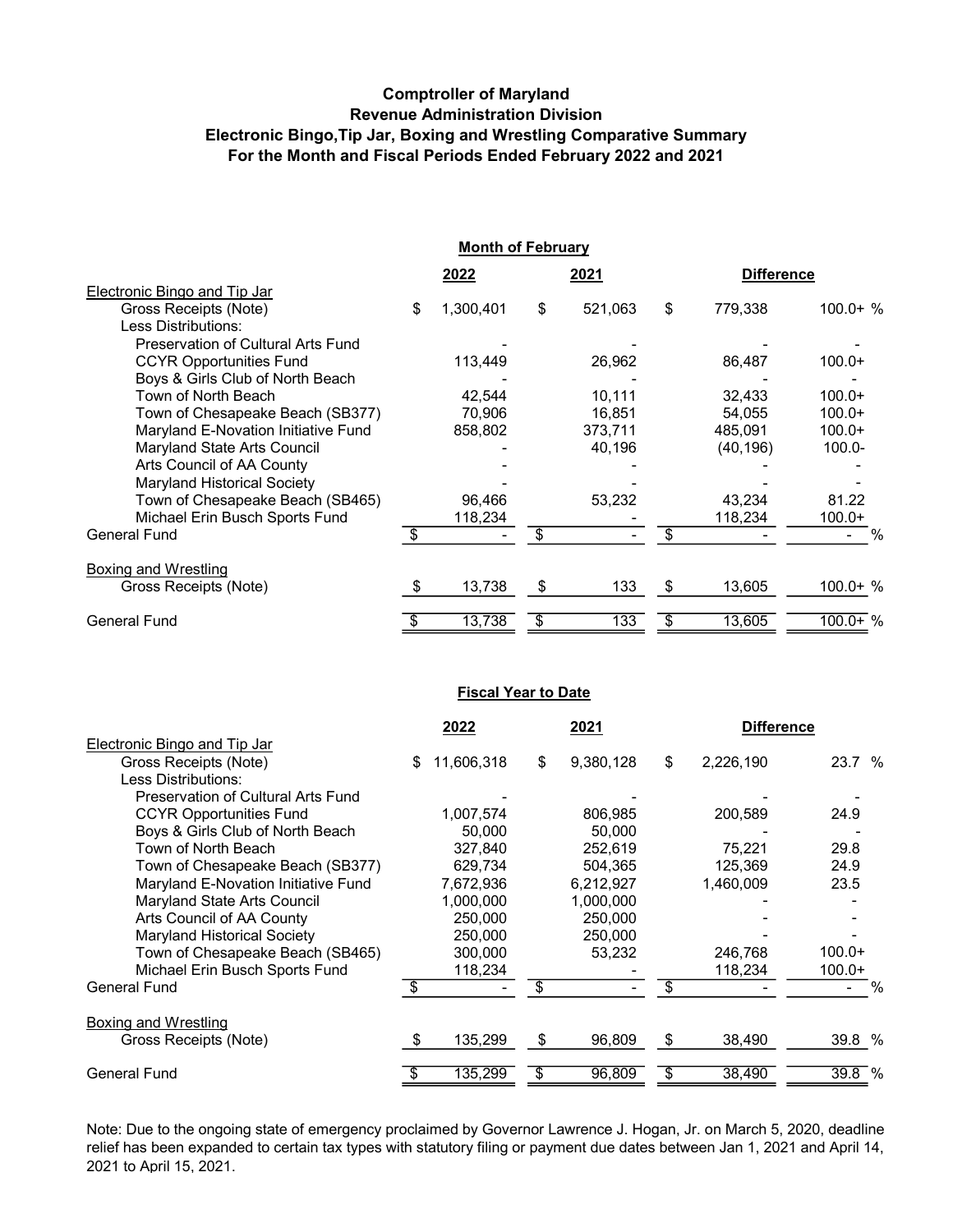|                                                       | FY 2022        |              |              |              |                          |                          |                          |              |                          | Fiscal Year to Date |
|-------------------------------------------------------|----------------|--------------|--------------|--------------|--------------------------|--------------------------|--------------------------|--------------|--------------------------|---------------------|
|                                                       |                | Julv         | August       | September    | October :                | November                 | December                 | Januarv      | February                 | February            |
| Allegany                                              |                | 14,979.44    | 14,356.17    | 13,592.77    | 12,403.10                | 12,064.23                | 14,419.14                | 12,629.39    | 3,877.28                 | 98,321.52           |
| Anne Arundel                                          | 2              | 888,554.99   | 1,115,844.53 | 966,100.06   | 1,139,330.01             | 1,119,337.11             | 562,991.44               | 727,393.69   | 503,081.72               | 7,022,633.55        |
| Baltimore                                             | 3              | 499,562.78   | 580,644.73   | 443,972.46   | 696,880.02               | 561,185.37               | 342,480.56               | 383,244.96   | 254,791.41               | 3,762,762.29        |
| <b>Baltimore City</b>                                 | $\overline{4}$ | 420,971.04   | 488,859.28   | 447,257.62   | 736,215.48               | 810,637.17               | 513,550.48               | 421,963.29   | 421,693.00               | 4,261,147.36        |
| Calvert                                               | 5              | 96,418.85    | 96,345.47    | 100,106.72   | 87,593.21                | 97,056.72                | 83,146.21                | 84,663.39    | 80,007.14                | 725,337.71          |
| Caroline                                              | 6              | 64.38        | 153.82       | 985.80       | 136.60                   | 72.55                    | 54.55                    | 280.63       | 121.25                   | 1,869.58            |
| Carroll                                               | $\overline{7}$ | 63,380.57    | 87,842.63    | 83,405.14    | 61,402.86                | 54,466.50                | 48,603.56                | 45,627.74    | 35,457.30                | 480,186.30          |
| Cecil                                                 | 8              | 20,784.60    | 18,093.31    | 36,099.55    | 17,666.71                | 11,910.03                | 6,894.61                 | 16,762.97    | 2,253.18                 | 130,464.96          |
| Charles                                               | 9              | 54,456.70    | 65,015.82    | 55,588.60    | 55,284.41                | 51,753.66                | 35,279.33                | 103,199.98   | 34,202.60                | 454,781.10          |
| Dorchester                                            | 10             | 11,162.21    | 14,814.07    | 12,255.27    | 8,461.41                 | 6,581.75                 | 4,938.20                 | 13,300.51    | 10,385.12                | 81,898.54           |
| Frederick                                             | 11             | 106,307.69   | 158,085.33   | 84,388.50    | 55,198.55                | 67,287.93                | 83,719.52                | 66,420.11    | 34,742.50                | 656,150.13          |
| Garrett                                               | 12             | 226,689.16   | 236,635.31   | 197,337.80   | 116,579.97               | 28,436.94                | 8,690.24                 | 118,960.77   | 238,930.05               | 1,172,260.24        |
| Harford                                               | 13             | 74,134.24    | 104,019.81   | 76,813.05    | 61,445.84                | 60,084.17                | 47,080.60                | 71,165.67    | 42,814.61                | 537,557.99          |
| Howard                                                | 14             | 159,758.38   | 244,414.02   | 573,034.41   | 382,268.80               | 281,835.02               | 164,651.02               | 238,002.99   | 128,869.42               | 2,172,834.06        |
| Kent                                                  | 15             | 9,441.76     | 8,558.76     | 8,703.95     | 10,869.03                | 6,860.80                 | 13,776.80                | 2,588.52     | 1,536.44                 | 62,336.06           |
| Montgomery                                            | 16             | 491,440.92   | 546,969.43   | 471,946.05   | 436,939.70               | 602,400.41               | 401,935.43               | 597,081.50   | 270,207.73               | 3,818,921.17        |
| Prince George's                                       | 17             | 1,256,314.75 | 1,945,583.80 | 1,726,203.18 | 762,603.18               | 1,673,278.21             | 676,175.43               | 1,933,589.34 | 610,931.71               | 10,584,679.60       |
| Queen Anne's                                          | 18             | 38,062.17    | 26,110.13    | 25,209.80    | 32,304.36                | 28,908.80                | 12,510.11                | 10,964.08    | 2,450.30                 | 176,519.75          |
| St. Mary's                                            | 19             | 6,721.51     | 8,767.00     | 4,884.36     | 11,565.30                | 7,506.20                 | 22,389.58                | 12,075.23    | 2,660.88                 | 76,570.06           |
| Somerset                                              | 20             | 3,915.40     | 2,770.64     | 5,779.96     | 4,150.56                 | 2,460.24                 | 1,558.80                 | 1,066.32     | 222.80                   | 21,924.72           |
| Talbot                                                | 21             | 42,587.44    | 35,061.61    | 35,510.73    | 23,800.91                | 19,111.76                | 1,466.09                 | 3,082.22     | 23,632.05                | 184,252.81          |
| Washington                                            | 22             | 41,945.49    | 51,937.95    | 46,697.46    | 38,487.87                | 46,795.32                | 62,247.07                | 72,323.85    | 49,782.07                | 410,217.08          |
| Wicomico                                              | 23             | 38,843.38    | 79,229.75    | 15,812.47    | 32,913.32                | 40,162.81                | 28,421.26                | 32,819.02    | 22,307.96                | 290,509.97          |
| Worcester                                             | 24             | 527,380.27   | 1,351,780.75 | 138,721.31   | 321,676.79               | 202,182.61               | 53,137.30                | 56,379.79    | 17,554.47                | 2,668,813.29        |
| Stadium Authority                                     | 2604           | 758,273.36   | 853,542.16   | 448,001.04   | 356,099.29               | 351,498.30               | 712,270.82               | 143,733.97   | 848,872.01               | 4,472,290.95        |
|                                                       |                | 5,852,151.48 | 8,135,436.28 | 6,018,408.06 | 5,462,277.28             | 6,143,874.61             | 3,902,388.15             | 5,169,319.93 | 3,641,385.00             | 44,325,240.79       |
| Boxing and Wrestling                                  | 2601           | 13,846.90    | 18,449.31    | 1,962.06     | 11,369.64                | 15,381.24                | 14,955.56                | 45,596.70    | 13,738.07                | 135,299.48          |
|                                                       |                |              |              |              |                          |                          |                          |              |                          |                     |
| Electronic Bingo and Tip Jars:                        |                |              |              |              |                          |                          |                          |              |                          |                     |
| excl. Anne Arundel                                    | 30%<br>2602    |              |              |              |                          |                          | $\blacksquare$           |              |                          |                     |
| Anne Arundel County                                   | 25%<br>2603    | 417,559.01   | 447,457.25   | 435,088.34   | 415,606.58               | 420,377.00               | 394,823.75               | 398,478.12   | 364,444.25               | 3,293,834.30        |
| <b>Calvert County</b>                                 | 33%<br>2605    | 1,094,886.85 | 1,103,488.21 | 1,218,861.00 | 963,822.11               | 1,088,935.61             | 1,015,077.29             | 891,456.09   | 935,956.29               | 8,312,483.45        |
|                                                       |                | 1,512,445.86 | 1,550,945.46 | 1,653,949.34 | 1,379,428.69             | 1,509,312.61             | 1,409,901.04             | 1,289,934.21 | 1,300,400.54             | 11,606,317.75       |
|                                                       |                |              |              |              |                          |                          |                          |              |                          |                     |
|                                                       |                | 7,378,444.24 | 9,704,831.05 | 7,674,319.46 | 6,853,075.61             | 7,668,568.46             | 5,327,244.75             | 6,504,850.84 | 4,955,523.61             | 56,066,858.02       |
|                                                       |                |              |              |              |                          |                          |                          |              |                          | 56,066,858.02       |
| Distributions:                                        |                |              |              |              |                          |                          |                          |              |                          |                     |
| Counties & Municipalities                             |                | 5,093,878.12 | 7,281,894.12 | 5,570,407.02 | 5,106,177.99             | 5,792,376.31             | 3,190,117.33             | 5,025,585.96 | 2,792,512.99             | 39,852,949.84       |
| Stadium Authority                                     |                | 758,273.36   | 853,542.16   | 448,001.04   | 356,099.29               | 351,498.30               | 712,270.82               | 143,733.97   | 848,872.01               | 4,472,290.95        |
| General Fund                                          |                | 13,846.90    | 18,449.31    | 1,962.06     | 11,369.64                | 15,381.24                | 14,955.56                | 45,596.70    | 13,738.07                | 135,299.48          |
| Maryland E-Novation Initiative Fund                   |                | 997,615.00   | 1,026,746.53 | 1,086,774.31 | 916,619.87               | 996,262.58               | 931,057.36               | 859,058.93   | 858,801.64               | 7,672,936.22        |
| Arts Council of Anne Arundel County (1st - \$250,000) |                | 249,403.75   | 596.25       | $\sim$       | $\omega$                 |                          | $\sim$                   |              | ÷.                       | 250,000.00          |
| Maryland Historical Society (2nd - \$250,000)         |                |              | 250,000.00   | $\sim$       | $\overline{\phantom{a}}$ | $\overline{\phantom{a}}$ | $\sim$                   |              | $\overline{\phantom{a}}$ | 250,000.00          |
| Maryland State Arts Council (3rd - \$1,000,000)       |                |              | 6,090.38     | 271,693.58   | 229, 154.97              | 249,065.64               | 232,764.34               | 11,231.09    |                          | 1,000,000.00        |
| Town of Chesapeake Beach (4th - \$300,000)(SB465)     |                |              |              |              |                          |                          |                          | 203,533.63   | 96,466.37                | 300,000.00          |
| Michael Erin Busch Sports Fund (5th - \$500,000)      |                |              |              |              |                          |                          |                          | $\sim$       | 118,234.04               | 118,234.04          |
| Preservation of Cultural Arts in Maryland (Remainder) |                |              |              |              | $\overline{\phantom{a}}$ |                          | $\overline{\phantom{a}}$ | $\sim$       | ٠                        |                     |
| Boys & Girls Club of North Beach (1st - \$50,000)     |                | 49,767.58    | 232.42       |              |                          |                          |                          |              |                          | 50,000.00           |
| <b>Town of North Beach</b>                            |                | ٠            | 49,926.14    | 55,402.77    | 43,810.10                | 49,497.07                | 46,139.88                | 40,520.73    | 42,543.47                | 327,840.16          |
| Calvert County Youth Recreational Opportunities Fund  |                | 132,713.56   | 133,756.15   | 147,740.73   | 116,826.92               | 131,992.20               | 123,039.67               | 108,055.28   | 113,449.25               | 1,007,573.76        |
| Town of Chesapeake Beach (SB377)                      |                | 82,945.97    | 83,597.59    | 92,337.95    | 73,016.83                | 82,495.12                | 76,899.79                | 67,534.55    | 70,905.78                | 629,733.58          |
|                                                       |                |              |              |              |                          |                          |                          |              |                          |                     |
|                                                       |                | 7,378,444.24 | 9,704,831.05 | 7,674,319.46 | 6,853,075.61             | 7,668,568.46             | 5,327,244.75             | 6,504,850.84 | 4,955,523.62             | 56,066,858.03       |